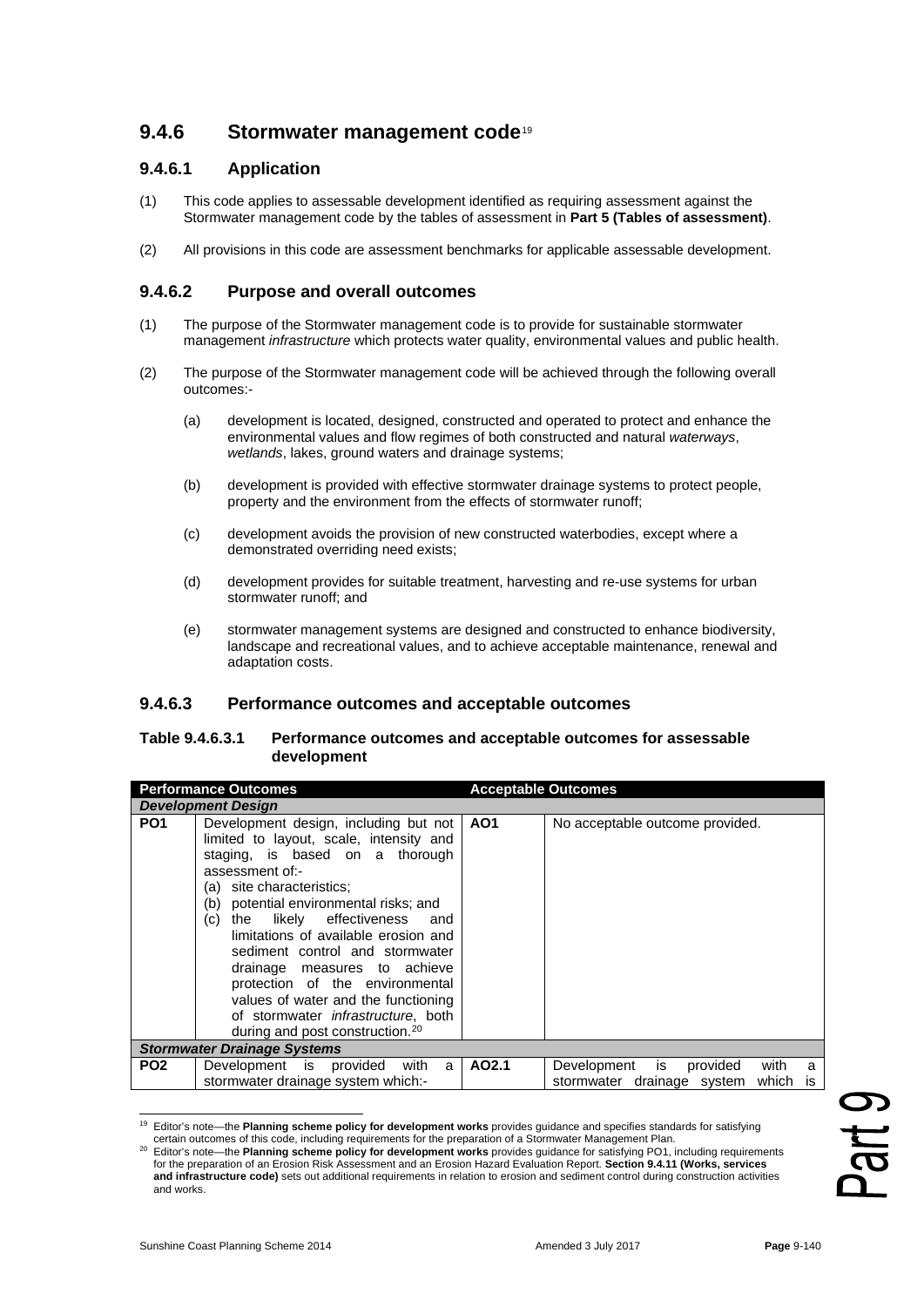|                                                                                                                                                                                                                                                                                 | <b>Performance Outcomes</b>                                                                                                                                                                                                                                          |                                                                                                                                                               | <b>Acceptable Outcomes</b>                                                                                                                                                                                                                                                               |
|---------------------------------------------------------------------------------------------------------------------------------------------------------------------------------------------------------------------------------------------------------------------------------|----------------------------------------------------------------------------------------------------------------------------------------------------------------------------------------------------------------------------------------------------------------------|---------------------------------------------------------------------------------------------------------------------------------------------------------------|------------------------------------------------------------------------------------------------------------------------------------------------------------------------------------------------------------------------------------------------------------------------------------------|
| (a) incorporates allowance for climate<br>change; and<br>the<br>development<br>(b) ensures<br>is<br>drained,<br>adequately<br>and<br>and<br>stormwater<br>is<br>managed<br>lawfully discharged without altering<br>stormwater drainage characteristics<br>external to the site. |                                                                                                                                                                                                                                                                      | designed and constructed in accordance<br>with the standards specified in the<br><b>Planning</b><br>scheme<br>policy<br>for<br>development works.             |                                                                                                                                                                                                                                                                                          |
|                                                                                                                                                                                                                                                                                 | AO2.2                                                                                                                                                                                                                                                                | The<br>stormwater<br>drainage<br>system<br>connects to a lawful point of discharge in<br>accordance with the Planning scheme<br>policy for development works. |                                                                                                                                                                                                                                                                                          |
|                                                                                                                                                                                                                                                                                 |                                                                                                                                                                                                                                                                      | AO2.3                                                                                                                                                         | Stormwater flows discharged from the<br>development are either within the capacity<br>of the downstream drainage system such<br>that<br>non-worsening<br>occurs, or<br>are<br>mitigated<br>pre-development<br>to<br>characteristics.                                                     |
|                                                                                                                                                                                                                                                                                 |                                                                                                                                                                                                                                                                      | AO2.4                                                                                                                                                         | provides<br>Development<br>for<br>the<br>management of stormwater to incorporate<br>appropriate allowance for climate change<br>impacts (including rainfall intensity and<br>sea level rise), in accordance with the<br><b>Planning</b><br>scheme<br>policy<br>for<br>development works. |
| PO <sub>3</sub><br>Development<br>is<br>landscape,<br>passive<br>ecological values.                                                                                                                                                                                             | provided<br>with<br>stormwater conveyance channels which<br>use natural channel design principles to<br>convey external catchment stormwater<br>through development and<br>support<br>recreation<br>and                                                              | AO3.1                                                                                                                                                         | Development is provided with stormwater<br>channels<br>designed<br>conveyance<br>in.<br>accordance with the standards specified<br>in the Planning scheme policy for<br>development works.                                                                                               |
|                                                                                                                                                                                                                                                                                 |                                                                                                                                                                                                                                                                      | AO3.2                                                                                                                                                         | Landscape and ecological features (e.g.<br>plant species and habitat types) used in<br>stormwater conveyance channels are<br>complementary to the local context,<br>including natural waterways.                                                                                         |
|                                                                                                                                                                                                                                                                                 |                                                                                                                                                                                                                                                                      | AO3.3                                                                                                                                                         | Bank and bed stability and planting<br>densities result in a stable channel over<br>the long term and minimal potential for<br>invasive weed growth.                                                                                                                                     |
| PO <sub>4</sub>                                                                                                                                                                                                                                                                 | Stormwater <i>infrastructure</i> is designed to<br>minimise maintenance costs and the<br>requirement for specialised equipment<br>or maintenance techniques.                                                                                                         | AO <sub>4</sub>                                                                                                                                               | Stormwater infrastructure is designed and<br>constructed in accordance with<br>the<br>standards specified in the <b>Planning</b><br>scheme policy for development works.                                                                                                                 |
| PO <sub>5</sub>                                                                                                                                                                                                                                                                 | Development avoids stormwater inflow<br>infiltration<br>the<br>and<br>to<br>sewer<br>infrastructure network.                                                                                                                                                         | AO <sub>5</sub>                                                                                                                                               | No acceptable outcome provided.                                                                                                                                                                                                                                                          |
|                                                                                                                                                                                                                                                                                 | <b>Hydrology and Waterway Stability</b>                                                                                                                                                                                                                              |                                                                                                                                                               |                                                                                                                                                                                                                                                                                          |
| PO <sub>6</sub>                                                                                                                                                                                                                                                                 | Development<br>increased<br>prevents<br>channel bed and bank erosion in<br>waterways by limiting changes in flow<br>rate and flow duration within receiving<br>waters.                                                                                               | AO <sub>6</sub>                                                                                                                                               | Stormwater discharges are mitigated to<br>achieve the waterway stability objective<br>specified in the Planning scheme policy<br>for development works.                                                                                                                                  |
| PO <sub>7</sub>                                                                                                                                                                                                                                                                 | Development<br>protects<br>in-stream<br>ecology<br>by<br>maintaining<br>pre-<br>development<br>flow<br>discharge<br>low<br>regimes.                                                                                                                                  | AO7                                                                                                                                                           | Frequent stormwater<br>discharges<br>are<br>captured and managed to achieve the<br>frequent flow management objective<br>specified in the Planning scheme policy<br>for development works.                                                                                               |
| PO <sub>8</sub>                                                                                                                                                                                                                                                                 | Development ensures adequate surface<br>and sub-surface water to maintain the<br>environmental<br>values<br>οf<br>water<br>dependent<br>ecosystems,<br>including<br>downstream in stream and off stream<br>aquatic, riparian, wetland and terrestrial<br>ecosystems. | AO8                                                                                                                                                           | Stormwater harvesting (excluding roof<br>water harvesting) and the location and<br>form of stormwater discharge points do<br>not compromise the pre-development<br>hydrology of receiving waters.                                                                                        |

Part 9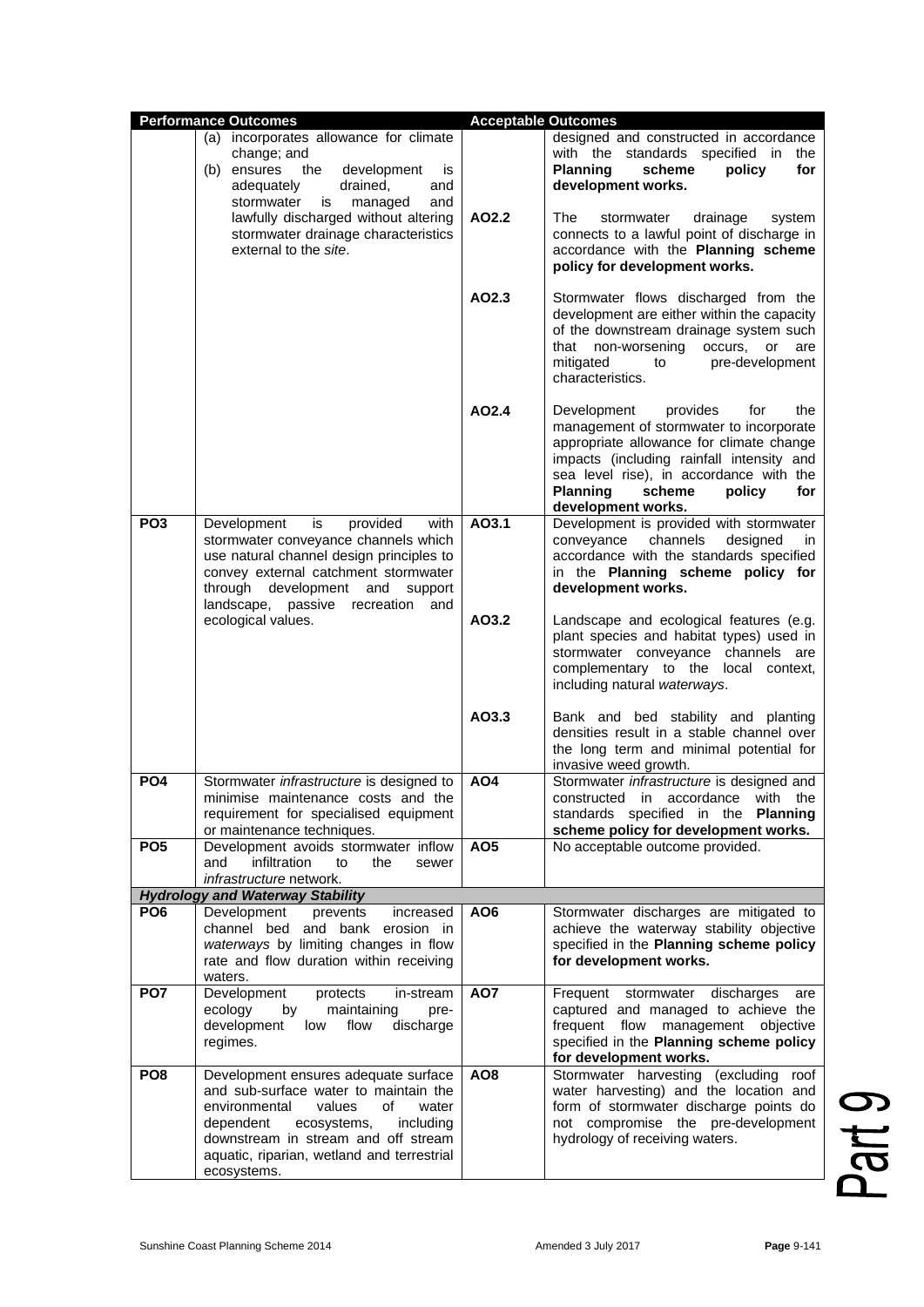|                 | <b>Performance Outcomes</b>                                                                                                                                                                                                                    |        | <b>Acceptable Outcomes</b>                                                                                                                                                                                                              |
|-----------------|------------------------------------------------------------------------------------------------------------------------------------------------------------------------------------------------------------------------------------------------|--------|-----------------------------------------------------------------------------------------------------------------------------------------------------------------------------------------------------------------------------------------|
|                 | <b>Stormwater Quality</b>                                                                                                                                                                                                                      |        |                                                                                                                                                                                                                                         |
| PO <sub>9</sub> | Development protects or enhances the<br>environmental values and water quality<br>objectives <sup>21</sup> of receiving waters or buffer<br>areas within or downstream of a site.                                                              | AO9.1  | Stormwater<br>discharges<br>achieve<br>the<br>objectives<br>pollutant<br>load<br>reduction<br>specified in the Planning scheme policy<br>for development works.                                                                         |
|                 |                                                                                                                                                                                                                                                | AO9.2  | Where a development includes or adjoins<br>a constructed waterbody or a buffer to a<br>waterway or wetland, the pollutant load<br>reduction targets are met prior to the<br>discharge<br>entering<br>that<br>buffer<br>or<br>waterbody. |
| <b>PO10</b>     | Treatment systems that use natural<br>processes and materials are integrated<br>into<br>the<br>development,<br>wherever<br>practicable, taking into account the<br>whole of life cycle cost to enhance<br>biodiversity and landscape benefits. | AO10   | No acceptable outcome provided.                                                                                                                                                                                                         |
| <b>PO11</b>     | Treatment systems are designed to<br>eliminate or minimise health, safety and<br>aesthetic hazards.                                                                                                                                            | A011   | Risks associated with insect breeding,<br>odour and public safety are minimised by<br>treatment<br>designing<br>systems<br>in<br>accordance with the Planning scheme<br>policy for development works.                                   |
| <b>PO12</b>     | Treatment systems are designed to<br>minimise maintenance, renewal and<br>adaptation costs and the requirement<br>specialised<br>for<br>equipment<br>or<br>maintenance techniques.                                                             | AO12   | Design achieves acceptable maintenance,<br>renewal and adaptation costs for the<br>project life <sup>22</sup> in accordance with<br>the<br><b>Planning</b><br>scheme<br>policy<br>for<br>development works.                             |
|                 | <b>Stormwater Harvesting and Re-use</b>                                                                                                                                                                                                        |        |                                                                                                                                                                                                                                         |
| <b>PO13</b>     | Development provides for stormwater                                                                                                                                                                                                            | AO13   | Stormwater<br>harvesting<br>systems<br>are                                                                                                                                                                                              |
|                 | capture, in addition to roof water<br>capture.                                                                                                                                                                                                 |        | designed<br>accordance<br>with<br>the<br>in.<br>standards specified in the Planning<br>scheme policy for development works.                                                                                                             |
| <b>PO14</b>     | Stormwater capture for the purpose of<br>substituting for potable water use does<br>not create a health, safety or aesthetic<br>hazard.                                                                                                        | AO14.1 | Stormwater<br>harvesting<br>systems<br>are<br>designed<br>in<br>accordance<br>with<br>the<br>standards specified in the Planning<br>scheme policy for development works.                                                                |
|                 |                                                                                                                                                                                                                                                | AO14.2 | Water quality treatment is designed,<br>established and monitored to human<br>health standards appropriate for the<br>intended use.                                                                                                     |
| <b>PO15</b>     | Stormwater harvesting systems are<br>designed to minimise maintenance<br>and<br>the<br>requirement<br>costs<br>for<br>specialised equipment or maintenance<br>techniques and are provided with an                                              | AO15.1 | For systems that are to be dedicated to<br>Council as public assets, there is an<br>overriding community benefit resulting<br>from the stormwater harvesting system.                                                                    |
|                 | ongoing funding source.                                                                                                                                                                                                                        | AO15.2 | A detailed operations and maintenance<br>budget is prepared for the project life and<br>financial assurances are in place to<br>operate and maintain the system for the<br>project life.                                                |
|                 | <b>Construction and Establishment of Stormwater Management Systems</b>                                                                                                                                                                         |        |                                                                                                                                                                                                                                         |
| <b>PO16</b>     | Construction methods and materials<br>minimise environmental impacts and<br>minimise the risk of asset failure.                                                                                                                                | AO16.1 | Construction methods are undertaken in<br>accordance with the standards specified<br>in the Planning scheme policy for<br>development works.                                                                                            |
|                 |                                                                                                                                                                                                                                                | AO16.2 | Construction timing is co-ordinated with<br>civil and other landscape works to<br>minimise risks to stormwater infrastructure<br>and the environment.                                                                                   |
| <b>PO17</b>     | Vegetated<br>stormwater<br>management                                                                                                                                                                                                          | A017   | Establishment<br>maintenance<br>and<br>οf                                                                                                                                                                                               |

<span id="page-2-1"></span><span id="page-2-0"></span><sup>21</sup> Editor's note—water quality objectives are prescribed in Schedule 1 of the *Environmental Protection (Water) Policy 2009*.<br><sup>22</sup> Editor's note—project life is a minimum of 50 years, unless the asset is proposed to be d